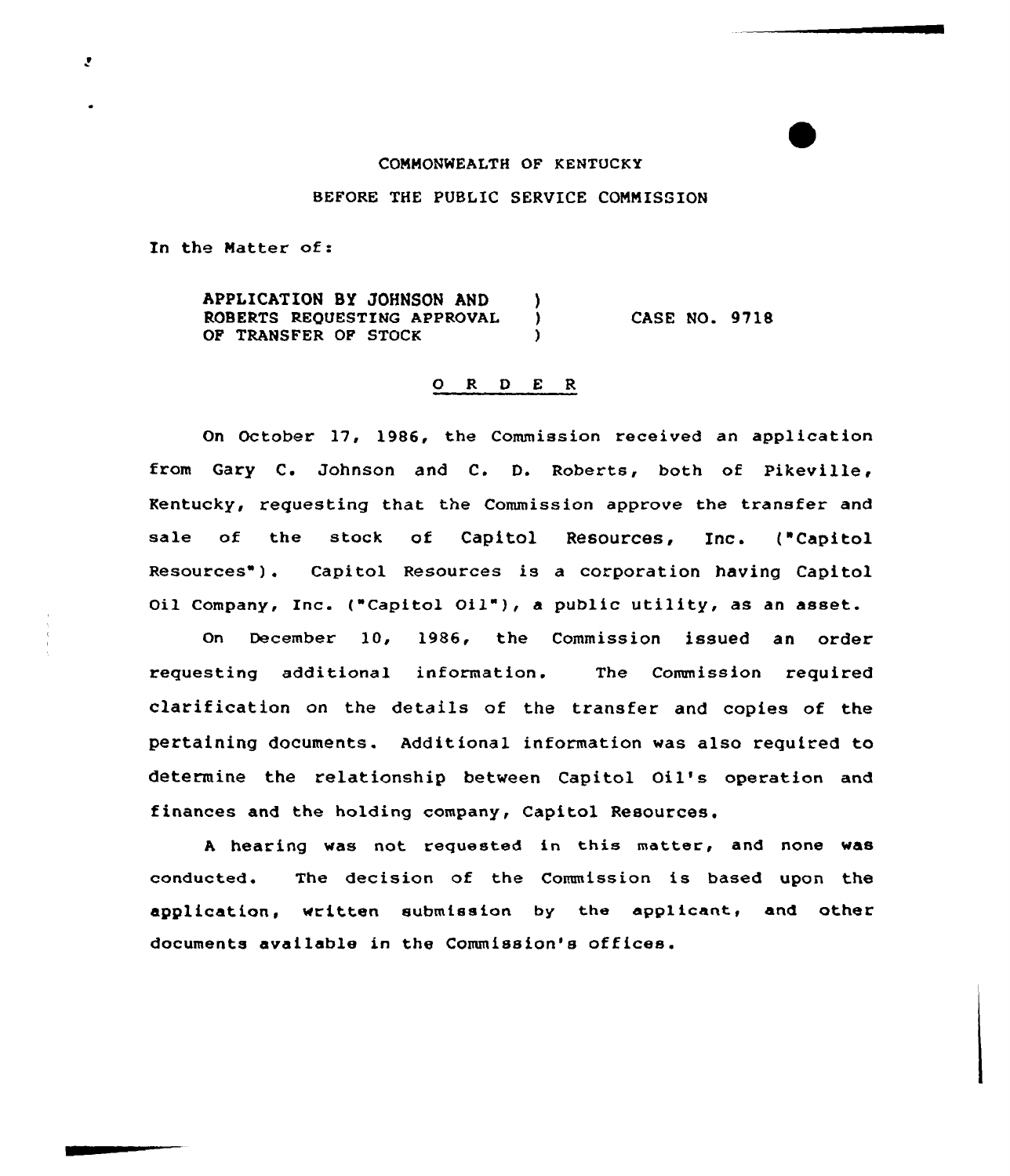### COMMENTARY

 $\bullet$ 

Capitol Resources is engaged primarily in the production and transmission of natural gas through its subsidiary, Capitol Oil Company. Capitol Oil is an intrastate natural gas distribution utility operating in the Commonwealth of Kentucky.

On September 4, 1986, Gary C. Johnson and C. D. Roberts entered into an agreement with Nrs. D. A. Fassas, chairperson of the Board; Alexander D. Fassas, president and chief executive officer; Karen E. Fassas; Thomas M. Fassas; Big Red Investment Company; and the D. A. Fassas Narital Trust for purchase and sale of 59,418 common shares for \$8 per share. These 59,418 shares represent approximately 53 percent of the outstanding shares of Capitol Resources. The purchasers have also purchased stock from minority shareholders and now own approximately 73 percent of stock in Capitol Resources.

On August 14, 1986, the Commission issued an Order (Case No. 9659) directing Capital Oil to appear and show cause why it should not be fined for repeated violations of the Commission's regulations, particularly its gas safety regulations, and to present evidence of a schedule to correct these deficiencies. <sup>A</sup> hearing was conducted an September 17, 1986. On the basis of the evidence submitted at the hearing, a progress report filed by Capitol Oil, and a follow-up inspection canducted hy the Commission on October 20, 1986, subsequent to the hearing, the Commission concluded that significant progress had been made toward compliance, but that certain additional work still was required. The Commission also levied a personal fine against Mr. Fassas in the amount of  $$4,000$ 

 $-2-$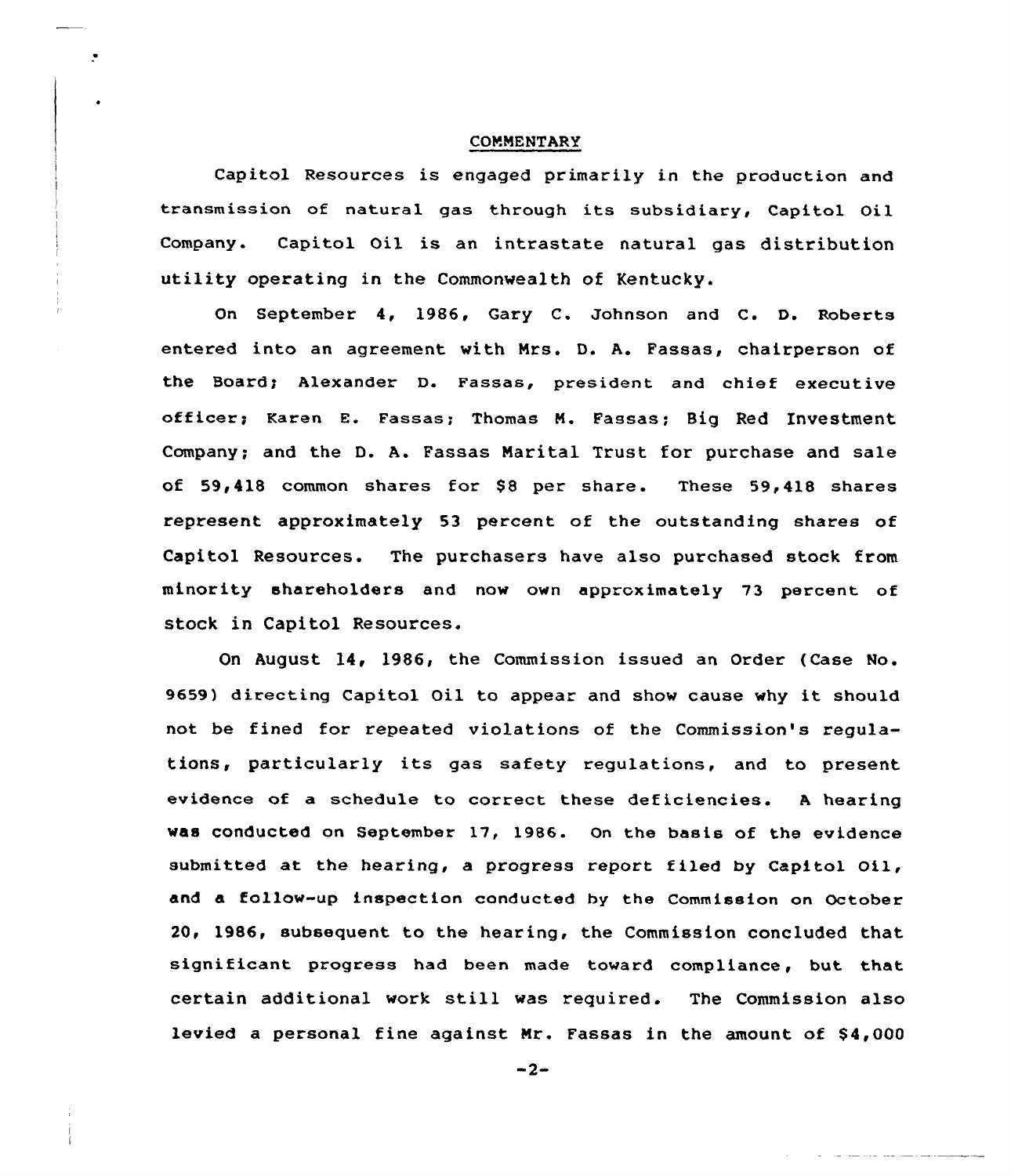for his failure to comply with the Commission's regulations and for his failure to respond to the Commission's 1985 and 1986 correspondence. On December 18, 1986, Mr. Fassas paid the fine.

Capitol Oil's new management has made significant improvements to the existing system. They have been consistent in complying with the Commission's rules and regulations, upgrading the system, and making it safer.

### FINDINGS AND ORDERS

After reviewing the record and being fully advised, the Commission is of the opinion and hereby finds that:

l. An application has been made to the Commission by Johnson and Roberts, the prospective owners and operators, to authorize the transfer of stock of Capitol Resources.

2. The new owners and operators are ready, willing, and able to operate Capitol Oil in compliance with the Commission's regulations.

3. The customers of Capitol Oil will best be served by approving the sale agreement and transfer of stock requested in this proceeding.

4. Johnson and Roberts should submit to the Commission a copy of any new contract signed with pan Bowl Production Company.

IT IS THEREFORE ORDERED that:

and the control

 $\overline{a}$ 

l. The application made by Johnson and Roberts to transfer the stock of Capitol Resources is approved .

2. Capitol Oil shall submit to the Commission a copy of any nev contract signed with Pan Bowl Production Company.

 $-3-$ 

and the same of the same and all the